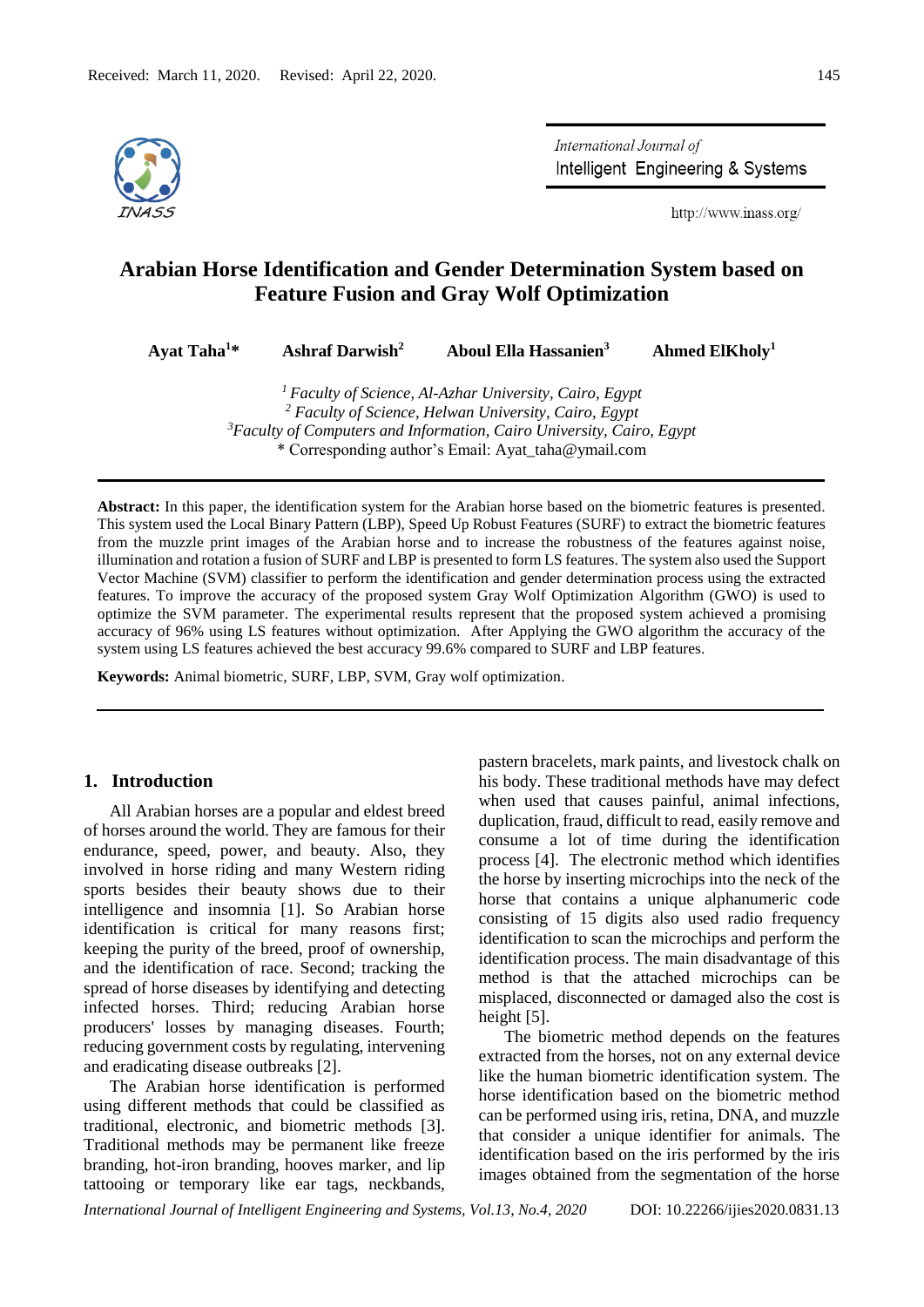eyes [6]. These images need to have height quality to can perform the segmentation process of the iris and extract the biometric features. Retina based identification needs a special device to get the retinal images but it achieves high accuracy in the identification system. DNA is used for identification and parentage testing in the Arabian horse but the cost and time consuming are very high. The muzzle print of the animal is widely used for cattle, dogs, and also acts identification [7].

The muzzle print is a biometric method of animal identification that is considered a unique identifier for each animal in the same species as human fingerprints. The inked muzzle print that uses ink to print the muzzle of the animal on paper is difficult to collect the data duo to the witness of the muzzle and the movement of the animals that lead to insufficient printed muzzle on the paper and consuming a lot of time. So the capture muzzle print images using a digital camera are more efficient as it produces a high-quality muzzle print image and reduces the consuming time [8].

In this paper, the Arabian horse identification system is introduced and also a gender determination. The proposed system performed on three stages that are feature extraction using SURF and LBP feature extraction techniques and also the fusion of them is performed to obtain LS features which is more robust. The second stage is the identification and gender determination performed by the SVM classifier, and finally Optimized SVM (OSVM) to enhance the accuracy of the proposed system.

The rest of this paper is organized as follow section 2 contains the related work of the animal identification using muzzle print or nose print. Section 3 represents the methods used for the Arabian horse identification system. The proposed identification system is described in detail in section 4. Experimental results and the conclusion are presented in sections 5 and 6, respectively.

#### **2. Related work**

Muzzle print is a robust biometric technique for animal identification that a chive high accuracy and less cost expensive compared to other techniques as proposed in many studies. Kumar and Singh [5] proposed a hybrid paradigm of feature extraction and classification for cattle identification using a muzzle point pattern. They applied a hybrid of eight different features extraction techniques to extract the texture features from the muzzle point images and used that texture features for recognition and classification using varying classifier methods that are K-nearest neighbor, Radial Basis Probability Network,

Decision Tree, Multilayer Perceptron, Fuzzy-K-NN, Naive Bayes, Gaussian Mixture and Probabilistic Neural Network. The proposed hybrid approach achieved the highest accuracy of 96.74% using the Fuzzy-K-NN classifier. The main limitation of the proposed paradigm is that the consuming time for the identification process due to using several classifiers in the system to enhance the accuracy rather than using the optimization techniques that give a better result.

Kumar et al. [9] proposed a framework for cattle recognition using the muzzle point image pattern. They extracted the features from the muzzle point images using a convolution neural network (CNN) and Deep Belief Neural Network (DBNN) and encode the muzzle features by stacked denoising autoencoder method. Finally, the recognition is performed by classifying the features by Deep Multilayer Neural Network (DMNN) and restricted Boltzmann machines. The framework of DBNN achieved the highest accuracy of 95.99% compared to the convolution neural network and stacked denoising autoencoder. The drawback of the proposed framework is that the feature extracted using CNN and DBNN is not discriminative features when compared to other texture features like LBP and SURF.

Tharwat et al. [10] proposed features and classifier fusion for cattle identification using the muzzle print images. The Gabor technique is used to extract the features from the muzzle print images at three different scales and then concatenate them into one feature vectors also linear discriminant analysis is used to reduce the feature vector dimension. The identification performed using support vector machine, K-nearest neighbor and minimum distance classifiers. The proposed biometric feature fusion achieved 99.5% identification accuracy. The drawback of the approach is that feature fusion depends on a different scale of the images that lead to a long feature vector dimension so the consuming time of the identification system increased especially for large datasets.

Chen et al. [11] proposed a novel biometric approach for cat recognition using their nose images. The nose images collected from 70 cats 10 images for each one. The Locality Constrained Sparse (LCS) is used to extract the cat nose features and the support vector machine is used for the recognition process which achieved 91.2% recognition accuracy. The main limitation of the proposed approach is that they do not provide the segmentation stage to remove the out layer of the capture nose images to can get the capture nose images without noise. It can affect the accuracy of the identifier proposed approach.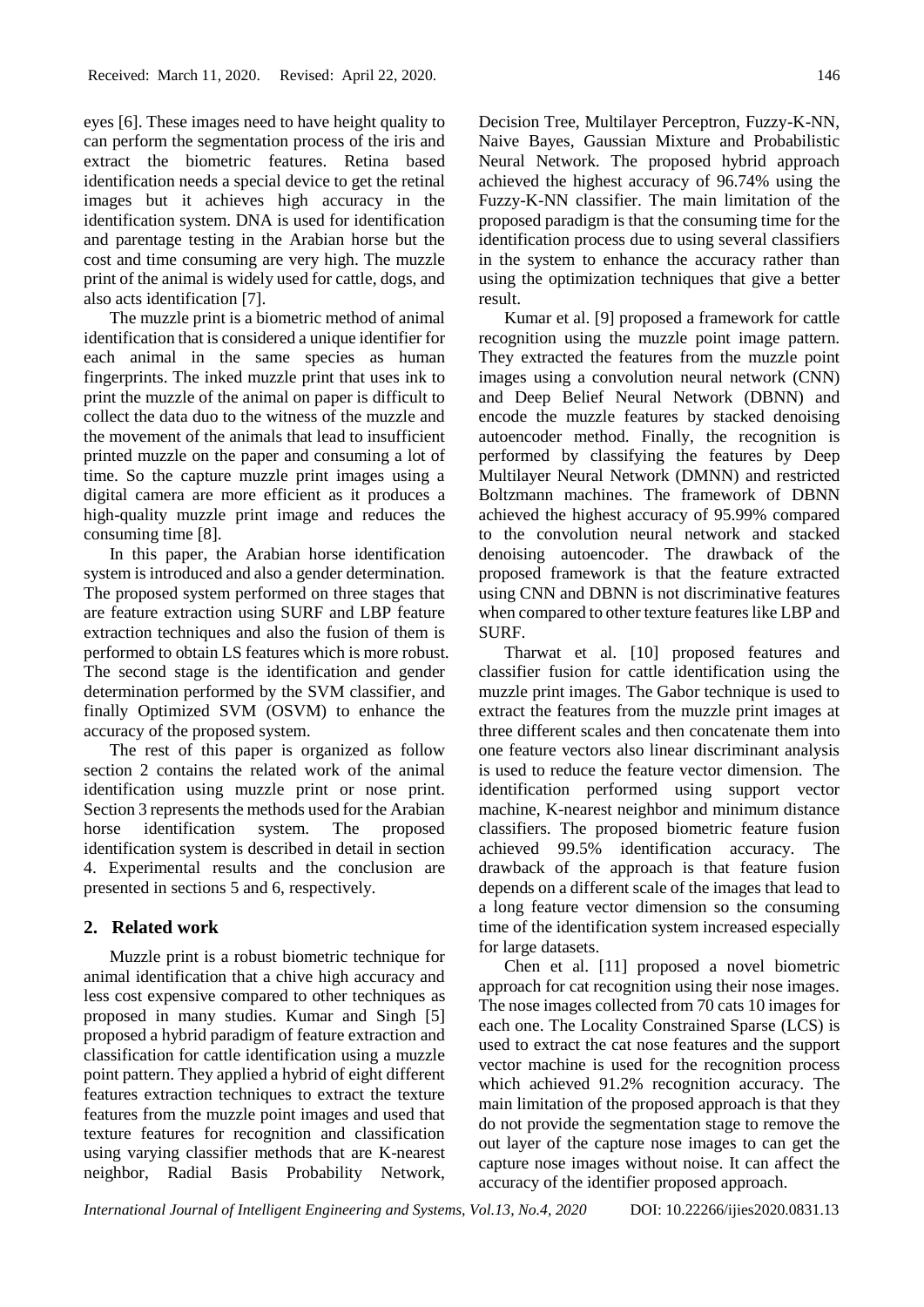Tharwat et al. [12] also proposed a cattle identification approach using texture features. The texture features are extracted using LBP which is local invariant features. The identification performed using varying classifiers which are SVM, nearest neighbor, K-nearest neighbor, and Naive base. They also performed the approach at different illumination, occlusion, and rotation to prove their robustness. The results showed that SVM achieved 99.5% identification accuracy that is the best compared to other classifiers at all changes of rotations, illuminations, and occlusions. The limitation of this study is that no cross-validation method is used to verify the results of the experiments.

Samar et al. [13] proposed iris segmentation method for Arabian horse using Otsu and improved fruit fly optimization algorithm and also used Gabor filter and Discrete cosine transform (DCT) to extract the features from the iris patters and to enhance the features Dynamic Binary Particle Swarm Optimization (DBPSO) is performed to select the optimum features. They will apply this method later on iris dataset of the Arabian horse and no experimental results are reported for identification accuracy. Also, the iris pattern of animals, in general, is unstable at newborns and due to injury or infection. It is hard to obtain the dataset of iris images duo to horse movement.

#### **3. Background**

#### **3.1 Local binary pattern**

Local Binary Pattern (LBP) is an efficient image texture descriptor that encodes neighboring pixels based on the current pixel value [14]. It is robust against illumination variation and also has computational simplicity property for a texture descriptor [15]. The texture descriptor is computed using the binary pattern histogram over a region or an image. The operator compared each central pixel with the gray levels of its neighboring pixels. The value of the neighboring pixel is set to one if the gray level of it is greater than or equal to the gray level of the central pixel and the value is set to zero otherwise. These values are concatenated clockwise starting from top-left neighbor pixel to form a binary number that represents the central pixel [16]. The descriptor describes the result as a binary number (binary pattern) over the neighborhood which is LBP as indicated in Eq. (1).

$$
LBP_{L,R} = \sum_{i=1}^{L-1} S(l_i - l_c) 2^i \tag{1}
$$

$$
S(x) = \begin{cases} 1, & x \ge 0 \\ 0, & otherwise \end{cases}
$$
 (2)

Where,  $LBP_{L,andR}$  determine the local binary pattern,  $l_c$  correspond to the central pixel of the neighborhood,  $l_i$  to every neighborhood pixel of  $l_c$ on a circle of radius  $R$ ,  $L$  determine the number of pixels at a local region and  $S(x)$  corresponding to the function of thresholding.

## **3.2 Speed up robust feature[s](https://medium.com/@deepanshut041/introduction-to-surf-speeded-up-robust-features-c7396d6e7c4e)**

Speed Up Robust Features (SURF) is introduced by Bay et al. [17] which inspired by Scale Invariant Feature Transform (SIFT) descriptor algorithm but with much speed up and more robust against scale and transformation variation.

SURF detected the interesting point which is called the key point detector by using the determinant of the Hessian matrix for both scale and rotation [18]. For an image  $I$  at point  $x$  the Hessian matrix  $H$ represented as in Eq. (3).

$$
H(x,\sigma) = \begin{pmatrix} L_{xx}(x,\sigma) & L_{yx}(x,\sigma) \\ L_{xy}(x,\sigma) & L_{yy}(x,\sigma) \end{pmatrix}
$$
 (3)

Where, *H* indicate the Hessian matrix,  $L_{xx}(x, \sigma)$ ,  $L_{xy}(x, \sigma)$ ,  $L_{yx}(x, \sigma)$  and  $L_{yy}(x, \sigma)$  are indicate the convolutions of the second-order partial derivatives of Gaussian of an image  $I$  at point  $x$ .

For more speed in computation process SURF approximated the second-order partial derivative of Gaussian by using box filters which can be easily calculated using integral images in parallel for different scales as in Eqs. (4) and (5).

$$
Det(H) = D_{xx}D_{yy} - (w_f D_{xy})^2
$$
 (4)

Where  $Det(H)$  indicate the determination of the hessian matrix,  $D_{xx}$ ,  $D_{yy}$  and  $D_{xy}$  are indicate the approximation of Gaussian of an image  $I$  at point  $x$ .  $w_f$  Indicate the relative weight of the box filters that are determined by Eq. (5).

$$
w_f = \frac{|L_{xy}| \, |D_{yy}|}{|L_{yy}| \, |D_{xy}|} \approx 0.9\tag{5}
$$

For determinant of the Hessian, the relative weight  $w_f$  of the filter, responses are used to balance the expression. This is important for the conservation of energy between the Gaussian kernels and the approximate Gaussian kernels. We hold this element stable, as the outcomes of our studies did not have a noticeable effect.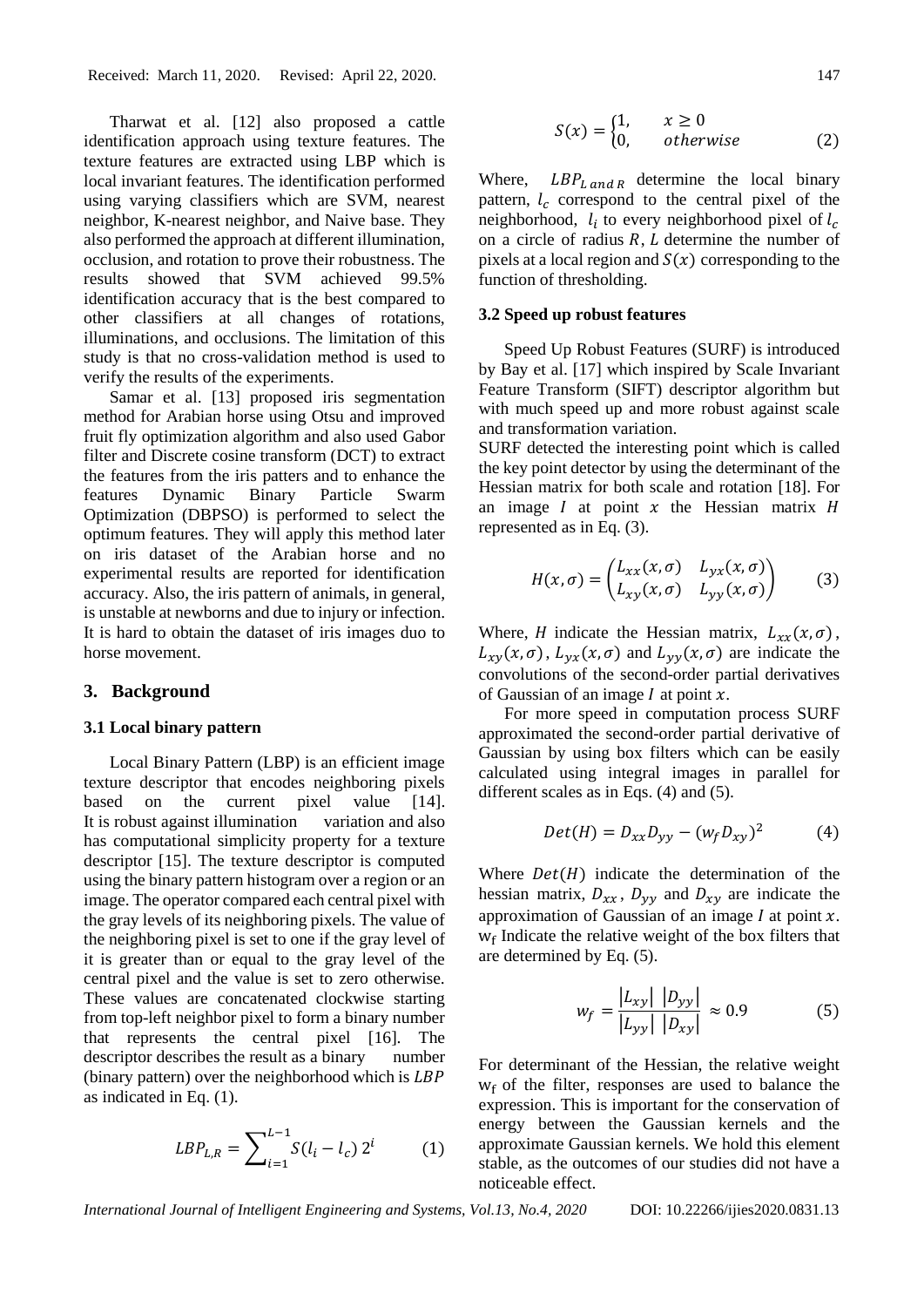SURF also described the interest keypoint by using the sum of the responses of the Haar wavelet filters which is called the SURF feature descriptor [19]. A square region is constructed around the keypoint making this point square center and divided into  $4 \times 4$  square sub-regions of equal size. For each sub-region the responses of Haar wavelet filters is computed in both horizontal and vertical directions, also the absolute value of the wavelet responses is computed. The descriptor feature vector  $\nu$  of length 64 is formed by concatenating all  $4 \times 4$  sub-regions as in Eq. (6).

$$
v = \left(\sum d_x, \sum d_y, \sum |d_x|, \sum |d_x|\right) \tag{6}
$$

where  $\nu$  indicate the descriptor feature vector of SURF,  $d_x$  the response of Haar wavelet filters in the horizontal direction,  $d<sub>y</sub>$  the response of Haar wavelet filters in the vertical direction and  $|d_x|, |d_y|$  are the absolute value of the wavelet responses for horizontal and vertical direction respectively.

#### **3.3 Gray wolf optimization algorithm**

Gray Wolf Optimization Algorithm (GWO) is a meta-heuristic algorithm inspired by the social hierarchy and hunting mechanism of gray wolves in nature [20]. The leadership hierarchy of gray wolves consists of alpha, beta, delta, and omega. Alpha is considered the best solution, beta is the second, the delta is the third and the rest candidate solution described as omega. The wolves will move to encircle, hunting, and attacking to obtain the best solution in a search space [21]. The gray wolves encircle the prey using Eqs. (7) and (8).

$$
\vec{D} = \left| \vec{c} \cdot \vec{x}_p(t) - \vec{x}(t) \right| \tag{7}
$$

$$
\vec{x}(t+1) = \vec{x}_p(t) - \vec{A} \cdot \vec{D} \tag{8}
$$

Where,  $\vec{D}$  indicates the distance between the prey and the gray wolves,  $\vec{x}_p$  is the position vector of the prey,  $\vec{x}$  is the position vector of the gray wolf, t is the number of the current iteration,  $\vec{c}$  and  $\vec{A}$  are coefficient vectors calculated by Eqs. (9) and (10).

$$
\vec{A} = 2\vec{a}.\vec{r}_1 - \vec{a} \tag{9}
$$

$$
\vec{c} = 2. \vec{r}_2 \tag{10}
$$

Where,  $\vec{a}$  indicates a linearly decreased vector from 2 to 0 during iteration,  $\vec{r}_1$  and  $\vec{r}_2$  are random vectors in [0, 1].

The responsibility of the hunting mechanism of the gray wolves lies on the alpha, also beta and delta are participating and omega follows them [22]. So we can simulate the hunting behavior of the gray wolves depend on the position of the three best search agents by Eqs. (11), (12), and (13)

$$
\begin{aligned}\n\overrightarrow{D}_{\alpha} &= |\vec{c}_1 \cdot \vec{x}_{\alpha} - \vec{x}|, \ \overrightarrow{D}_{\beta} = |\vec{c}_2 \cdot \vec{x}_{\beta} - \vec{x}|, \\
\overrightarrow{D}_{\delta} &= |\vec{c}_3 \cdot \vec{x}_{\delta} - \vec{x}| \n\end{aligned} \n\tag{11}
$$

$$
\vec{x}_1 = \vec{x}_\alpha - \vec{A}_1 \cdot (\vec{D}_\alpha), \qquad \vec{x}_2 = \vec{x}_\beta - \vec{A}_2 \cdot (\vec{D}_\beta), \n\vec{x}_3 = \vec{x}_\delta - \vec{A}_3 \cdot (\vec{D}_\delta)
$$
\n(12)

$$
\vec{x}(t+1) = \frac{\vec{x}_1 + \vec{x}_2 + \vec{x}_3}{3} \tag{13}
$$

Where,  $\vec{x}(t + 1)$  indicates the updated position based on the position of the best search agent  $\vec{x}_1$ ,  $\vec{x}_2$ , and  $\vec{x}_3$ .

## **3.4 Support vector machine**

Support Vector Machine (SVM) is proposed by [23] which used to solve the classification problems. SVM based on statistical learning theory, its purpose is to construct an optimal hyperplane that separates the training data sets into two classes. Let  $S = \{ (x_i, y_i), i = 1, 2, ..., n \}$  be the training data sets, where  $x_i = x_{i1}, x_{i2}, \dots, x_{in}$   $\in R^n$  indicate the input vector and  $y_i \in \{-1,1\}$  is the class label [24]. The optimal separating hyperplane determined by Eq. (14).

$$
wx + b = 0 \tag{14}
$$

where  $w$  is the weight vector which determines hyperplane orientation,  $x$  is an input point lying on the hyperplane and  $b$  is the distance bias from the origin of the hyperplane [25]. The optimal hyperplane must have the maximum margin that separates between the two classes, so it can be found under the constrained indicated in Eqs. (15) and (16).

$$
min \ \ \frac{1}{2} ||w||^2 + C \sum_{i=1}^{n} \xi_i \tag{15}
$$

s.t. 
$$
y_i(w.x_i + b) \ge 1 - \xi_i
$$
,  
\n $\xi_i \ge 0, i = 1, 2, ... n$  (16)

Where,  $\xi$ <sub>i</sub> indicate appositive slack variables, C is regularization constant that controls the tradeoff between the two competing criteria of maxi mizing margins and minimizing errors. Therefore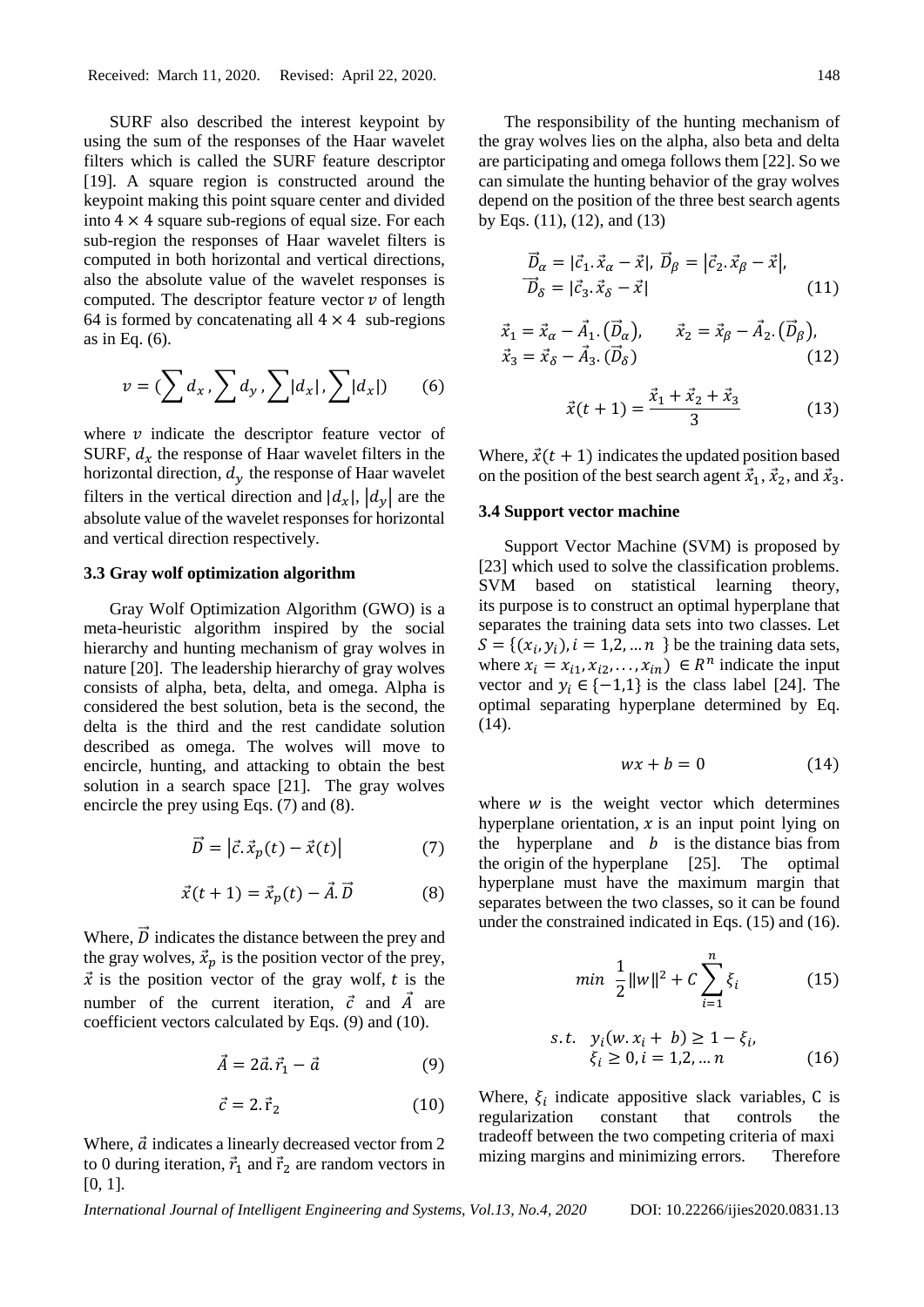

and gender determination system

the SVM classification function can be obtained by Eq. (17).

$$
f(x) = sign\left(\sum_{i=1}^{n} \alpha_i y_i K(x_i, x_j) + b\right) \quad (17)
$$

where  $\alpha_i$  indicate the Lagrange multipliers.  $K(x_i, x_j)$ is the SVM kernel function which can be the linear function as introduced in Eq. (18), or nonlinear kernel function like Eq. (19).

*Linear Kernel*: 
$$
K(x_i, x_j) = x_i \cdot x_j
$$
 (18)

$$
polynomial: K(x_i, x_j) = (x_i, x_j + 1)^d \quad (19)
$$

RBF: 
$$
K(x_i, x_j) = exp(\frac{-\|x_i - x_j\|^2}{2\sigma^2})
$$
 (20)

Where  $\sigma$  and d indicate a positive real number and the degree of the polynomial respective.

## **4. The proposed identification system**

The proposed identification and gender determination system for Arabian horses using their muzzle print images are illustrated in detail in this section. The block diagram of the proposed identification system as shown in Fig. 1 is consists of three stages: feature extraction, classification and finally the Gray Wolf optimization. First, the feature extraction stage includes three different feature extraction descriptors: LBP, SURF, and fusion of LBP and SURF feature descriptors to form LS features. LBP feature descriptors are obtained from the muzzle print images of the data set by dividing the image into cells and for each cell, the central pixel is compared to 8 neighboring pixels. The neighbors are selected using a circle pattern of radius equal to one to capture the details of this spatial scale. The neighboring pixel has one value if the gray level of it is greater than or equal to the gray level of the central pixel and has zero value otherwise. The value of the central pixel is obtained by concatenated all its neighbors clockwise starting from top-left. The histogram is computed for each cell and then concatenated together for all cells to form LBP features for the muzzle print image. The proposed recognition system is performed at a different number of cell sizes seeking the features that achieve the best accuracy. Second, the SURF feature descriptor is extracted from the muzzle print images as a form of the matrix for every image of length 64 dimensions and to get a feature vector that represents the muzzle print image a bag of features is used. The bag of features is performed using K-mean clustering and the histogram. K-mean divided the SURF features descriptor for all input muzzle print images into K cluster which represents the number of the images that have different sizes of the bag of features. The histogram then used to represent the feature vector for the input muzzle print images. The proposed system is performed at a different number of the bag of features seeking to improve identification accuracy. The LS feature is obtained from the fusion of LBP and SURF features. Assume  $L =$  $[x_{i1}, x_{i2}, x_{i3}, \ldots, x_{il}]$  is the feature vector obtained from the muzzle print images using LBP where  $i =$ 1,2, ..., *n* and  $S = [y_{i1}, y_{i2}, y_{i3}, \dots, y_{is}]$  is the feature vector obtained from the muzzle print images using SURF where  $i = 1, 2, ..., n$  the fusion feature vector LS is constructed by concatenating L and S feature vectors to form  $LS =$  $[x_{i1}, x_{i2}, x_{i3}, \ldots, x_{il}, y_{i1}, y_{i2}, y_{i3}, \ldots, y_{is}]$  which is more robust against challenges such as rotation, illumination.

The classification using SVM is the second stage of the proposed system. The features obtained from the muzzle print images are partitioned into train features and test features. The trained features are used to get the learned models and the test features are used to evaluate the proposed system by assigning the features to each label. The Arabian horse is said to be identified and determined gender if the features extracted from the tested muzzle print image are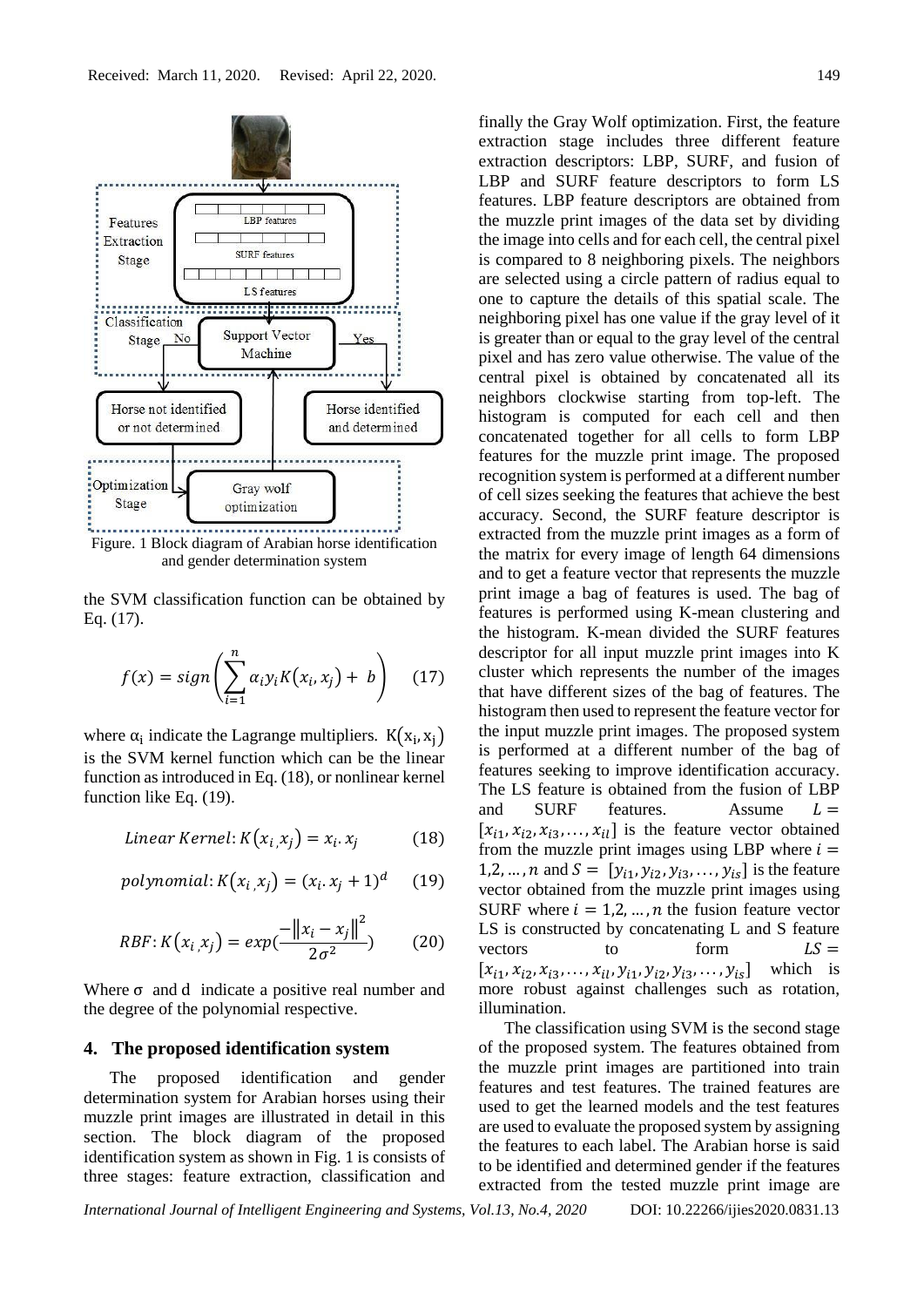matched correctly to its label. Otherwise, if the tested features matched incorrectly the Arabian horse is said to be not identified or not determined gender. To increase the performance of the classification stage the SVM parameter is optimize using GWO.

Finally, the third stage in the proposed system is GWO optimization. GWO is used to optimize the parameter of SVM to improve the accuracy of the proposed system. The Arabian horse is identified if the accuracy satisfied the criteria. Otherwise, the GWO optimize the SVM parameter to reach to the highest accuracy that achieves the criteria.

## **5. Experimental results and discussion**

#### **5.1 Dataset**

The dataset used in the proposed system is consisting of 300 muzzle print images. These images are collected from EL Zahraa Farm- Ain Shams-Cairo-Egypt. The dataset captured from 15 female and 35 male Arabian horses to make a total 50 Arabian horse make a variety to the dataset and also determine the gender. Each Arabian horse has six muzzle print images so the dataset has 50 classes each class has six muzzle print images to make 300 samples of the Arabian horse muzzle print images. The images have different size starting from  $600\times700$ pixels to 1400×1600 pixels for the female Arabian horse and 1000×1200 pixels to 1400×2100 pixels for female Arabian horse [26]. And also the images have different rotation, illumination and quality samples of the muzzle print images are illustrated in Fig. 2. Some preprocessing process is made to the muzzle print images such as notation, resize and cropping as shown in Fig. 3 it to 500×600 pixels.



Figure. 2 Sample of six muzzle print images of the Arabian horse and one face image



Figure. 3 the preprocessing steps to get the muzzle print images

The proposed system is performed using MATLAB software for the implementation process and experiments. The process and experiments were conducted using a PC with the following properties: processor has Core(TM) i5-3320M Intel $(R)$  model with 2.6 GHz cash, and also 4.00 GB memory enabled. The operating system used is 64 bit, x64-based processor windows 8.1.

The proposed Arabian system is designed using three scenarios. The first scenario is the comparison between SURF, LBP as a feature extractor method and the effect of the fusion of SURF and LBP to form LS feature. The second scenario is conducted to choose the kernel of SVM that gives the highest accuracy and stable performance of the proposed system. Three kernels are used linear, RBF and polynomial. The third scenario of the proposed system is the optimization scenario. GWO is used to optimize the SVM parameter to enhance the identification system.

The accuracy is calculated using the true positive, true negative, false positive and false negative as illustrated in Eq. (21).

$$
Accuracy = (TP + TN)/(TP + FP + TN + FN) \quad (21)
$$

Where, TP is the true positive or the correctly identified horses, TN indicates the true negative or correctly not identified horses, FP represents the false positive or incorrectly identified horses and FN reprent the false negative or incorrectly not identified horses.

In the first scenario SURF, LBP and LS are used as three different features vector extracted from the muzzle print images. The SURF feature extractor method as illustrated in Fig. 4 is performed using the bag of the feature at the different clusters. The number of clusters indicates the number of bags of SURF features. The experimental process is performed at 10, 50, 100,300 and 500 clusters or bag of SURF features.

The accuracy of the Arabian horse identification system at 500 SURF bag of features is 94% and reduced to 93% at 300 bags of SURF feature. The other bag of SURF features reduced to 92%, 87% and 60% for 100, 50 and 10 bags of SURF features respectively. It's illustrated that the proposed system achieves the best accuracy for the SURF feature extractor feature at 500-mean clusters.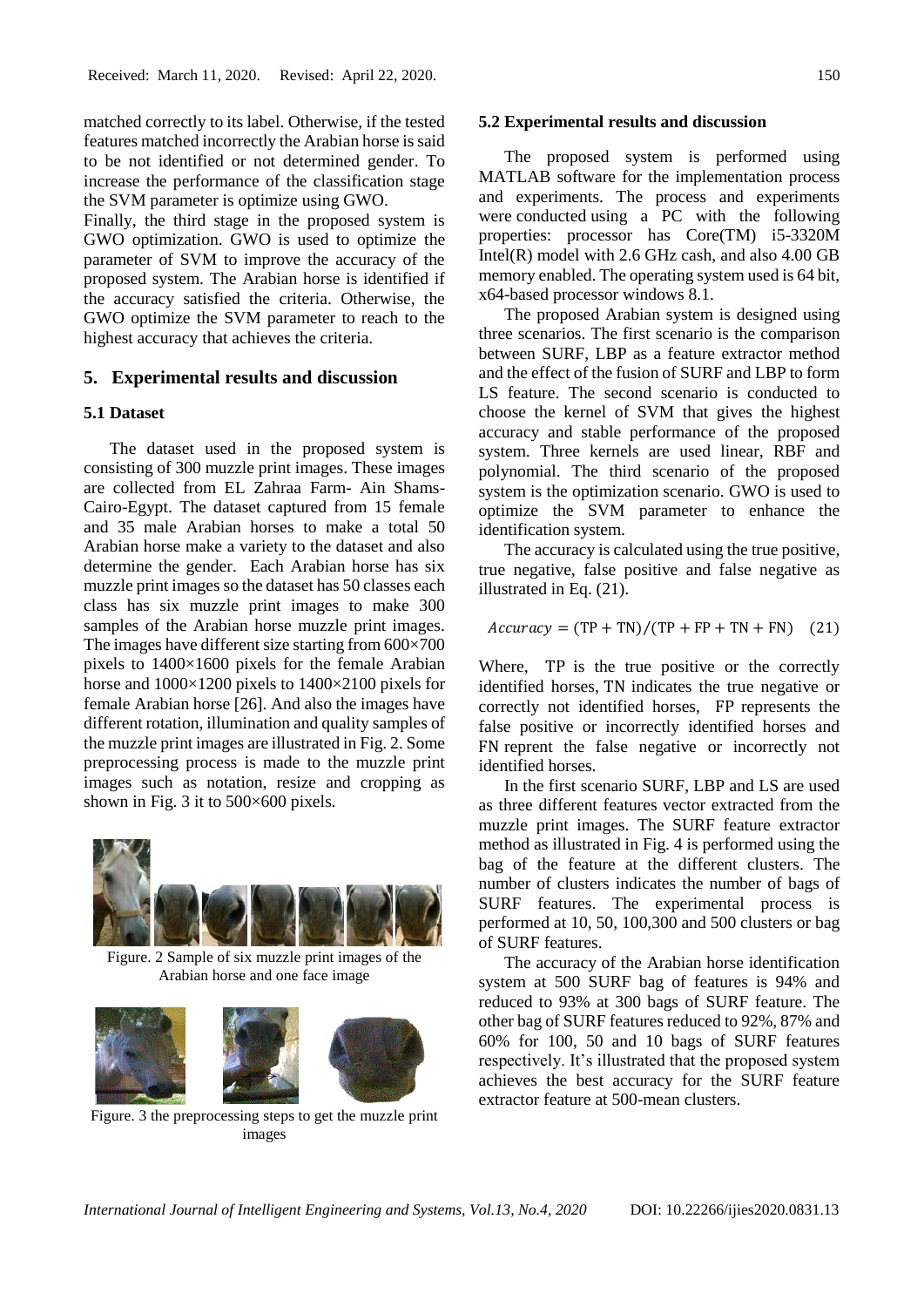

Figure. 4 Accuracy identification of the Arabian horse by using SURF features and SVM classification at linear, polynomial and RBF kernels.



polynomial and RBF kernels

LBP extracted the features from the muzzle print image at varying cell sizes for tuning the LBP parameters and monitor the number of features extracted from the dataset at each cell size that achieve the highest accuracy. As illustrated in Fig. 5 the LBP features at cell size 8 achieve the highest Arabian horse identification accuracy which is 91% and reduced by only 1% at cell size 16, however at cells size 32 and 64 reduced by 4% and 7% respectively. At cell size 128 achieves unacceptable accuracy. The time consuming for extract LBP features is varying from 16 seconds to 10 seconds at the five cell size so there is no noticeable difference in the time consuming regardless of the identification accuracy.

LS features represent the fusion of LBP and SURF features extracted from the muzzle print images. The fusion is performed at vary number of features from LBP and SURF to determine the best fusion for Arabian horse identification system represented from 1 to 5 feature vector as illustrated in Fig. 6. The results represented that at feature vector 1 the Arabian horse identification accuracy reached 96% and decreased to 95% at feature vector 2. Also at feature vector 3 and 4 decreased to 93% and 90%.



Figure. 6 Accuracy identification of the Arabian horse by using LS features and SVM classification at linear, polynomial and RBF kernels



using LS, LBP and SURF features and SVM classification at linear kernels

At the last feature vector 5, the accuracy reached 87% that the least accuracy obtained. The LS feature vector reached the best accuracy of 96% for the Arabian horse identification system compared to LBP and SURF features that reached 91% and 94% respectively without any optimization as illustrated in Table 1.

In the second scenario, three kernels of SVM are used to evaluate the performance of the system. The results demonstrate that when using the SURF features the linear and polynomial kernels obtained the same accuracy 94% however reduced by 4% at RBF kernel as shown in Fig. 4. Also, polynomial kernel achieves the best accuracy when using the LBP features but linear and RBF kernels reduced by 2% and 3% respectively as shown in Fig. 5. At LS feature the linear kernel achieves the best accuracy 96% and reduced by 1% at the polynomial kernel and by 4% at RBF kernel as shown in Fig. 6. After the SVM optimization, the polynomial kernel achieves the best accuracy for the proposed system also linear kernel achieves near results for LBP, SURF and LS as illustrated in Table 1 and Figs. 7 and 8. However, the RBF achieves the least accuracy that reduced by a proximately 2% for LBP, SURF and LS as shown in table 1 and Fig. 9.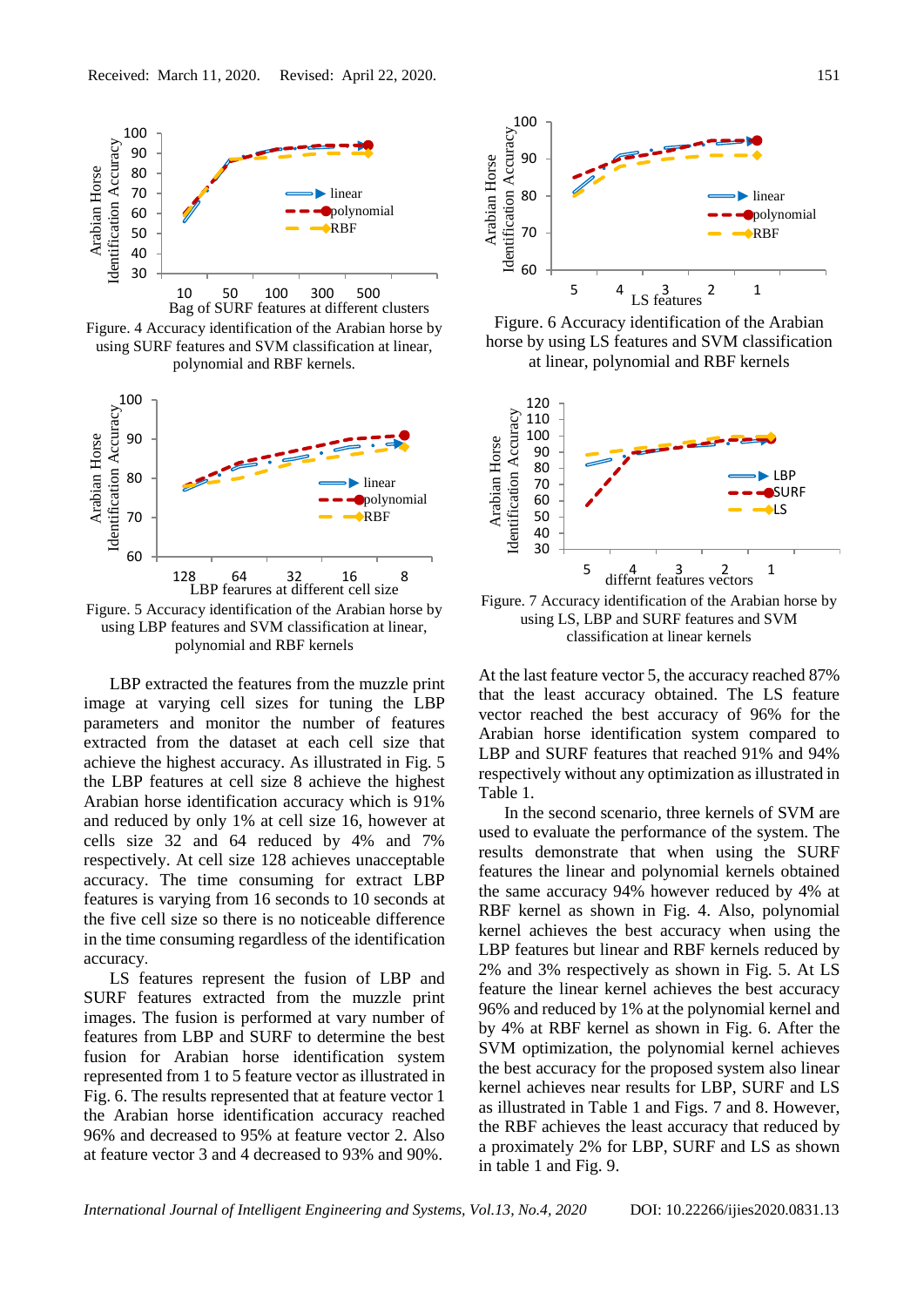|                                 | $SVM$ $(\% )$ |                   |            | Optimized SVM (%) |            |            |
|---------------------------------|---------------|-------------------|------------|-------------------|------------|------------|
| <b>Feature extracted method</b> | Lin-ear       | <b>Polynomial</b> | <b>RBF</b> | Lin-ear           | Polynomial | <b>RBF</b> |
| <b>LBP</b>                      | 89            | 91                | 88         | 97.3              | 97.8       | 95.3       |
| <b>SURF</b>                     | 94            | 94                | 90         | 98.2              | 98.6       | 96.2       |
| LS                              | 96            | 95                | 92         | 99.47             | 99.6       | 97.5       |

Table 1. A comparison between the accuracy of the Arabian horse identification system in terms of SVM and Optimized SVM by GWO at linear, polynomial and RBF kernels

Table 2. A comparison between the accuracy of gender determination of the Arabian horse in terms of SVM and Optimized SVM by GWO at linear, polynomial and RBF

|                                 | $SVM$ $(\% )$ |                   |            | Optimized $SVM(\%)$ |                   |            |
|---------------------------------|---------------|-------------------|------------|---------------------|-------------------|------------|
| <b>Feature extracted method</b> | Linear        | <b>Polynomial</b> | <b>RBF</b> | Linear              | <b>Polynomial</b> | <b>RBF</b> |
| <b>LBP</b>                      | 99.2          | 99.2              | 95.8       | 100                 | 100               | 100        |
| <b>SURF</b>                     | 98.8          | 99.2              | 97.4       | 100                 | 100               | 100        |
| LS                              | 100           | 100               | 98.2       |                     |                   | 100        |



Figure. 8 Accuracy identification of the Arabian horse by using LS, LBP and SURF features and SVM classification at polynomial kernels



Figure. 9 Accuracy identification of the Arabian horse by using LS, LBP and SURF features and SVM classification at RBF kernels

The third scenario of the proposed system is the optimization of the SVM classifier using the GWO algorithm at linear, polynomial and RBF kernels and compare between LBP, SURF and LS feature vectors

to determine the best feature vectors for Arabian horse identification and gender determination system. At LBP features the optimized SVM increased the accuracy of the proposed system at linear, polynomial and RBF kernels which increased by approximately 6% compared to non-optimized SVM as shown in table 1. The accuracy of the system at linear and polynomial kernels is higher than the RBF kernel by 2%. Also at the SURF features the accuracy of the optimized SVM at linear and polynomial kernels increased by 4% and increased by 6% at RBF kernel compared to non-optimized SVM but still the best accuracy achieved at polynomial kernel. At the LS features the accuracy of the proposed system after the optimization increased by 3% at the linear kernel, by 4% at the polynomial kernel and by 5% at RBF kernel. The optimized SVM at polynomial and linear kernels using LS features achieve higher accuracy compared to RBF kernel.

The comparison of LBP, SURF and LS features after GWO of SVM represented in Figs. 7, 8, and 9 at linear, polynomial and RBF respectively. The comparison demonstrates that the Arabian horse identification and gender determination system achieve the best accuracy using the LS features at all SVM kernels compared to LBP and SURF.

The accuracy of the gender determination of the Arabian horse has proposed at Table 2 the result demonstrated that the accuracy with LS features with linear and polynomial kernels of SVM achieve the best accuracy and not need to optimization stage.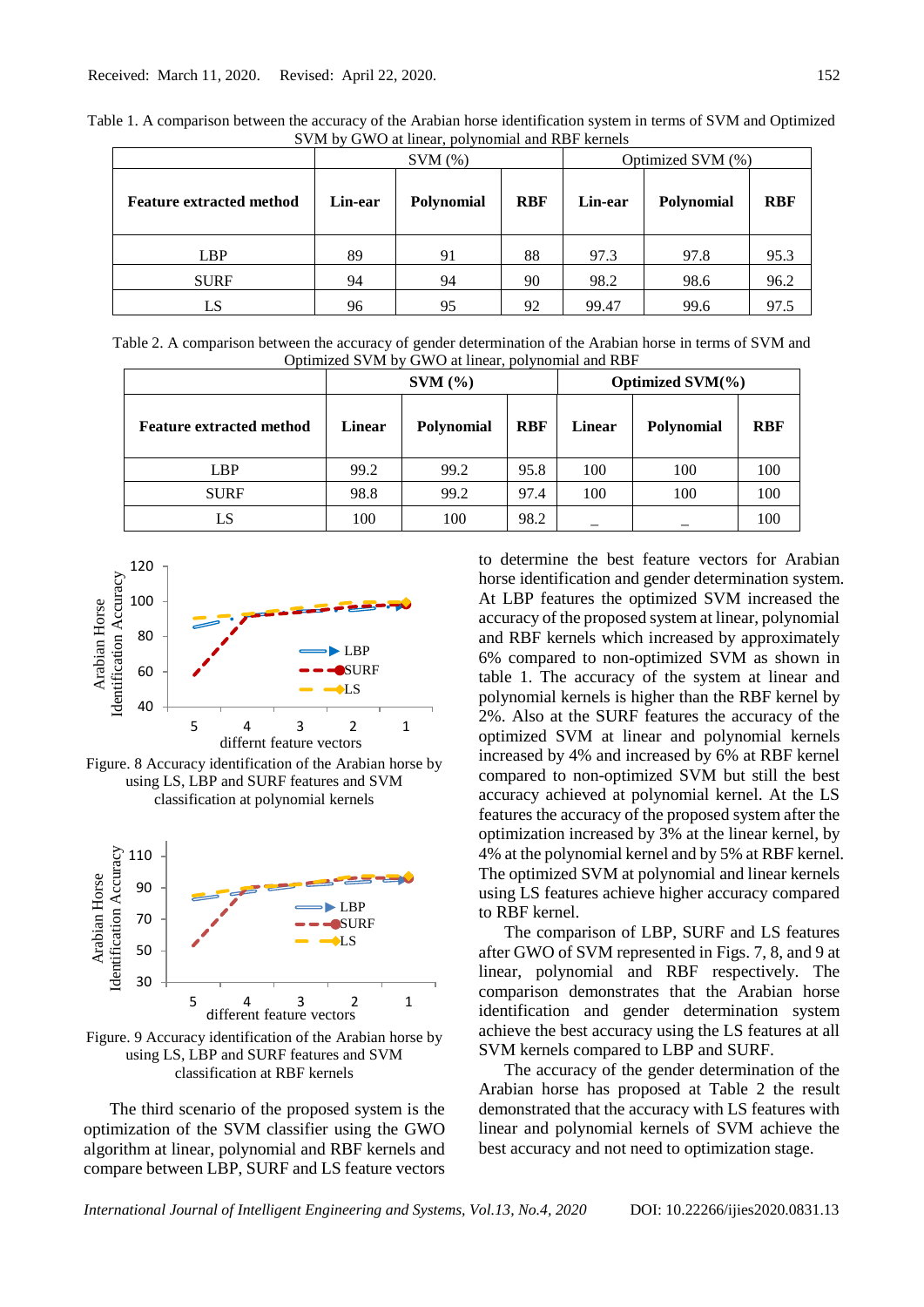Our Proposed system | LBP

|                     | габте э. А сотиратьон беспеси баг рторовса Анабан погве касинтеанон пістюа ана воніс генаса пістюав пі астив бі |                       |                  |                 |
|---------------------|-----------------------------------------------------------------------------------------------------------------|-----------------------|------------------|-----------------|
|                     | accuracy, feature extraction, classification, and biometric methods                                             |                       |                  |                 |
| <b>Authors</b>      | Feature extract methods                                                                                         | classification method | Biometric method | Results $(\% )$ |
| Kumar and Singh [5] | hybrid feature                                                                                                  | Fuzzy-K-NN            | Cattle muzzle    | 96.74           |
| Kumar et al. [9]    | <b>DBN</b>                                                                                                      | <b>DMNN</b>           | Cattle muzzle    | 95.99           |
| Tharwat et al. [10] | Gabor                                                                                                           | <b>SVM</b>            | Cattle muzzle    | 99.5            |
| Chen et al. $[11]$  | <b>LCS</b>                                                                                                      | <b>SVM</b>            | Cat nose         | 91.2            |
| Tharwat et al. [12] | <b>LBP</b>                                                                                                      | <b>SVM</b>            | Cattle muzzle    | 99.5            |

Table 3. A comparison between our proposed Arabian horse identification method and some related methods in terms of,

Samar et al. [13] DCT DBPSO Not reported Horse iris Not reported

SVM **OSVM** 

However, LBP and SURF need optimization to enhance the accuracy of the gender determination of the Arabian horse.

**SURF** LS

To further show the effectiveness of the proposed system comparison is performed with the most related work as represented in Table.3. Since there is no public muzzle print images dataset for the Arabian horse and there is one study of the Arabian horse identification using its iris without any reported results [13], the comparison performed with the identification of cattle and cat based on their muzzle print or nose print images. As represented in Table 3 the proposed Arabian horse identification system achieved the best results inaccuracy. That is due to two reasons: the use of the features fusion that is robust against rotation, illumination, and variation and the optimization of GW to SVM classifier (feature fusion and GWO discussed in detail in Section 4).

## **6. Conclusions and future work**

In this study, anew system for Arabian horse identification and gender determination using muzzle print images was presented. This system used LBP, SURF, and LS to extract the muzzle print features that are robust against noise, rotation, and illumination. SVM classifier is used to perform the identification process at linear, polynomial and RBF kernels. It also optimized using the GWO algorithm to increase the accuracy of the system. The cell size parameter of LBP and the number of the bag of features of SURF are tuned to determine the feature vector that achieving the best accuracy. Also, the LS feature fusion is performed at vary number of LBP and SURF features vector. The experimental results demonstrate that at cell size 8 of LBP, at 500 bags of features for SURF and the feature vector 1 of LS the system achieves the best performance over the features. The result demonstrates that the best feature extraction method was LS achieved 96%, 95%, and 92% accuracy at linear, polynomial and RBF kernel

respectively which indicate the linear kernel is the suitable kernel for the proposed system. Moreover, the accuracy after SVM optimization using the GWO algorithm was increased to 99.47%, 99.6% and 97.5% at linear, polynomial and RBF kernels respectively which reflect the superiority of the polynomial kernel. Also, the proposed Arabian horse identification system achieved the best accuracy compared to other related work as illustrated in Table 3. In future work, the dataset will extend to evaluate the proposed system against a larger dataset and will perform different algorithms such as deep learning algorithms.

Horse muzzle

#### **Conflicts of Interest**

Data collection for this study was undertaken by Ayat Taha from Al-zahraa farm after their permission. All research results presented in this manuscript belong to the authors alone, and not any institution to which they are or were affiliated. The Authors declares that there is no conflict of interests.

## **Author Contributions**

The research is performed by the authors and the individual contributions is provided as follows: conceptualization, Ashraf Darwish and Aboul Ella; methodology, Ayat Taha; software, Ayat Taha; validation, Ayat Taha, Ashraf Darwish, and Aboul Ella formal analysis, Ahmed ElKholy ; investigation, Ahmed ElKholy; resources, Ayat Taha; data curation, Ayat Taha; writing—original draft preparation, Ayat Taha; writing—review and editing, Ayat Taha; visualization, Ayat Taha; supervision, Ashraf Darwish , Aboul Ella and Ahmed ElKholy.

## **Notation**

| $LBP_{L.R.}$ | $=$ | LBP feature vector          |
|--------------|-----|-----------------------------|
| $l_c$        | $=$ | central pixel of a region   |
| $l_i$        | $=$ | neighborhood pixel of $l_c$ |
| R            | $=$ | circle radius               |

*International Journal of Intelligent Engineering and Systems, Vol.13, No.4, 2020* DOI: 10.22266/ijies2020.0831.13

99.6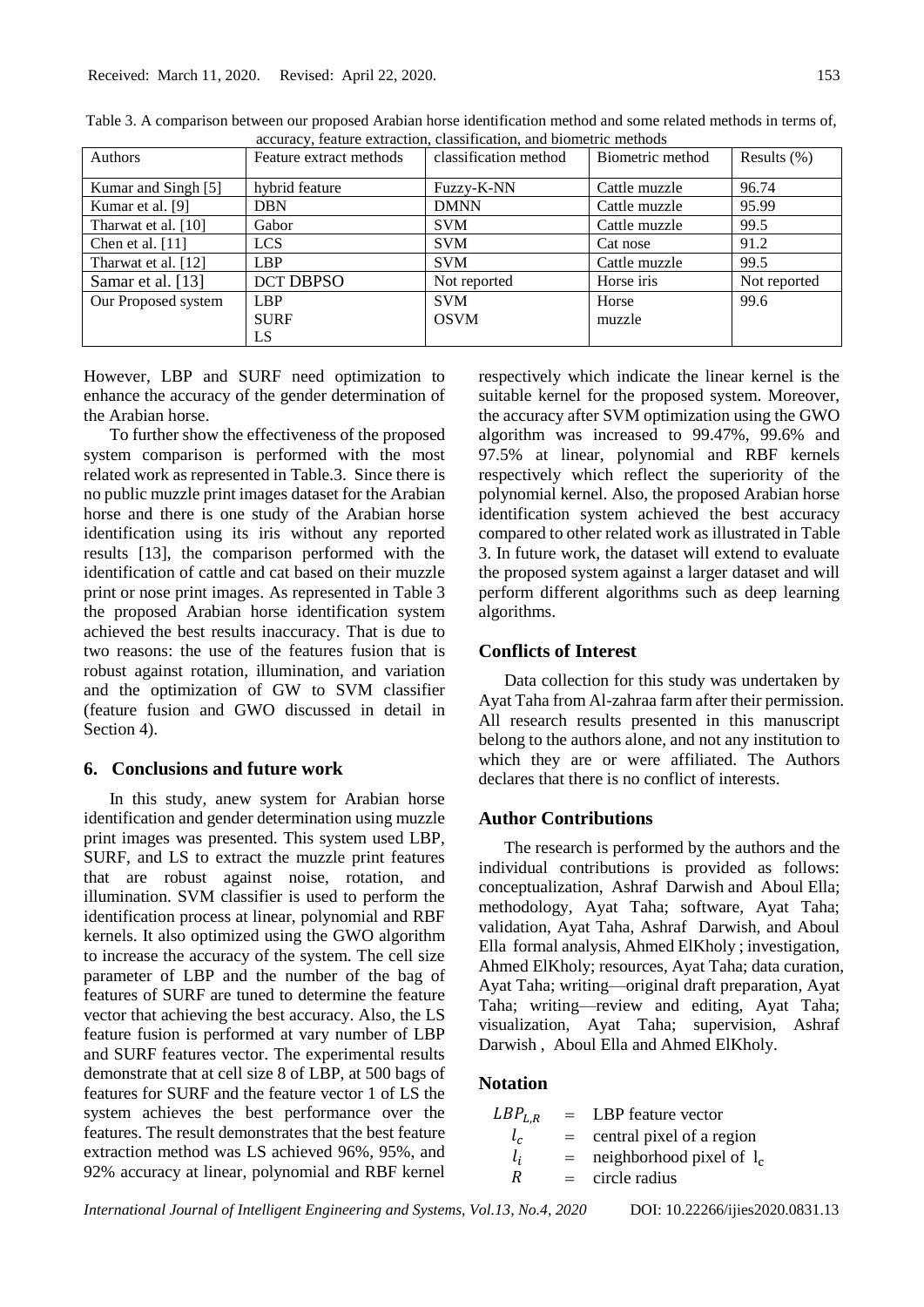| L                                                                      | $=$ | number of pixels at a local region    |
|------------------------------------------------------------------------|-----|---------------------------------------|
| S(x)                                                                   | $=$ | 1 or 0 according to Eq.2              |
| H                                                                      | $=$ | Hessian matrix                        |
| $L_{xx}$ , $L_{yx}$                                                    | $=$ | second-order partial derivatives of   |
| $L_{yy}$                                                               |     | Gaussian of an image I at point x     |
| Det(H)                                                                 | $=$ | Hessian matrix approximation          |
| $D_{xx}$ , $D_{yy}$                                                    | $=$ | approximation of Gaussian of an       |
| $D_{xv}$                                                               |     | image $I$ at point $x$                |
| $W_f$                                                                  | $=$ | weight $\approx 0.9$ as given by Eq.5 |
| $\mathcal V$                                                           | $=$ | <b>SURF</b> feature vector            |
| $d_x$                                                                  | $=$ | the response of Haar wavelet filters  |
|                                                                        |     | in the horizontal direction           |
| $d_y$                                                                  | $=$ | the response of Haar wavelet filters  |
|                                                                        |     | in the vertical direction             |
| $ d_x $                                                                | $=$ | absolute value of $d_x$               |
|                                                                        | $=$ | absolute value of $d_v$               |
| $\begin{vmatrix} d_y \\ \vec{D} \\ \vec{x}_p \\ \vec{x} \end{vmatrix}$ | $=$ | distance between prey and GW          |
|                                                                        |     | the position vector of the prey       |
|                                                                        | $=$ | the position vector of the gray wolf  |
| $\ddot{t}$                                                             | $=$ | the number of the current iteration   |
| $\vec{c}$ and $\vec{A}$                                                | $=$ | coefficient vectors are given by Eq.9 |
| ã                                                                      | $=$ | 2,0                                   |
| $\vec{r}_1, \vec{r}_2$                                                 | $=$ | [0, 1]                                |
| $\vec{x}(t+1)$                                                         | $=$ | The new position in the search space  |
| W                                                                      | $=$ | the weight vector is given by Eq. 15  |
|                                                                        |     | and Eq. $16$                          |
| b                                                                      | $=$ | distance bias from the origin of the  |
|                                                                        |     | plane                                 |
| $\xi_i$                                                                | $=$ | appositive slack variables            |
| C                                                                      | $=$ | regularization constant               |
| $\alpha_i$                                                             | $=$ | Lagrange multipliers                  |
| $K(x_i, x_i)$                                                          | $=$ | <b>SVM</b> kernel function            |
|                                                                        |     |                                       |

## **References**

- [1] M. Bowling, D. Pendell, D. Morris, Y. Yoon, K. Katoh, K. Belk, and G. Smith, "Review: identification and traceability of cattle in selected countries outside of North America", *The Professional Animal Scientist*, Vol. 24, No. 4, pp. 287–294, 2008.
- [2] C. Shanahan, B. Kernan, G. Ayalew, K. McDonnell, F. Butler, and S. Ward, "A framework for beef traceability from farm to slaughter using global standards: an Irish perspective", *Computers and Electronics in Agriculture,* Vol. 66, No. 1, pp. 62–69, 2009.
- [3] C. Roberts, "Radio frequency identification (RFID)", *Computers and Security,* Vol. 25, No. 1, pp.18–26, 2006.
- [4] A. Awad, "From classical methods to animal biometrics: A review on cattle identification and

tracking", *Computers and Electronics in Agriculture,* Vol. 123, pp. 423–435, 2016

- [5] S. Kumar and S. Singh, "Automatic identification of cattle using muzzle point pattern: hybrid feature extraction and classification paradigm", *Multimedia Tools and Application*, Vol. 76, pp. 26551–26580, 2017.
- [6] P. Ahrendt, T. Gregersen, and H. Karstoft, "Development of a real-time computer vision system for tracking loose-housed pigs", *Computers and Electronics in Agriculture*, Vol. 76, No. 2, pp. 169-174, 2011.
- [7] W. Petersen, "The identification of the bovine using nose-prints", *Journal of Dairy Science,*  Vol. 5, No. 3, pp. 249-258, 1922.
- [8] H. Minagawa, T. Fujimura, M. Ichiyanagi, and K. Tanaka, "Identification of beef cattle by analyzing images of their muzzle patterns lifted on paper", In: *Proc. of International Conf. for Information Technology in Agriculture*, Beijing, China, pp. 596–600, 2002.
- [9] S. Kumar, A. Pandey, K.Satwik, S. Kumar, S.Singh, A. Singh, and A. Mohan, "Deep Learning Framework for Recognition of Cattle using Muzzle Point Image Pattern", *Measurement*, Vol. 116, pp. 1-17, 2017.
- [10] A. Tharwat, T. Gaber, and A. Hassanien, "Two biometric approaches for cattle identification based on features and classifiers fusion", *International Journal of Image Mining*, Vol. 1, No. 4, pp. 342–365, 2015.
- [11] Y. Chen, S. Hidayati, W. Cheng, M. Hu, and K. Hua, "Locality Constrained Sparse Representation for Cat Recognition", *In: Tian Q., Sebe N., Qi GJ., Huet B., Hong R., Liu X. (eds) MultiMedia Modeling. MMM 2016. Lecture Notes in Computer Science, Vol. 9517. Springer, Cham*, 2016.
- [12] A. Tharwat, T. Gaber, A. Hassanien, H. Hassanien, and M. Tolba, "Cattle Identification Using Muzzle Print Images Based on Texture Features Approach", In: *Proc. of International Conf. on Bio-Inspired Computing and Applications*, *Advances in Intelligent Systems and Computing*, Vol. 303, 2014.
- [13] S. Zekrallah, M. Soliman and A. Hassanien, "Feature selection using dynamic binary particle swarm optimization for Arabian horse identification system", In: *Proc. of International Conf. on Computer Engineering and Systems*, Cairo, pp. 669-675, 2017.
- [14] T. Ahonen, A. Hadid, and M. Pietikäinen, "Face Recognition with Local Binary Patterns", *In: Pajdla T., Matas J. (eds) Computer Vision - ECCV 2004. ECCV 2004. Lecture Notes in*